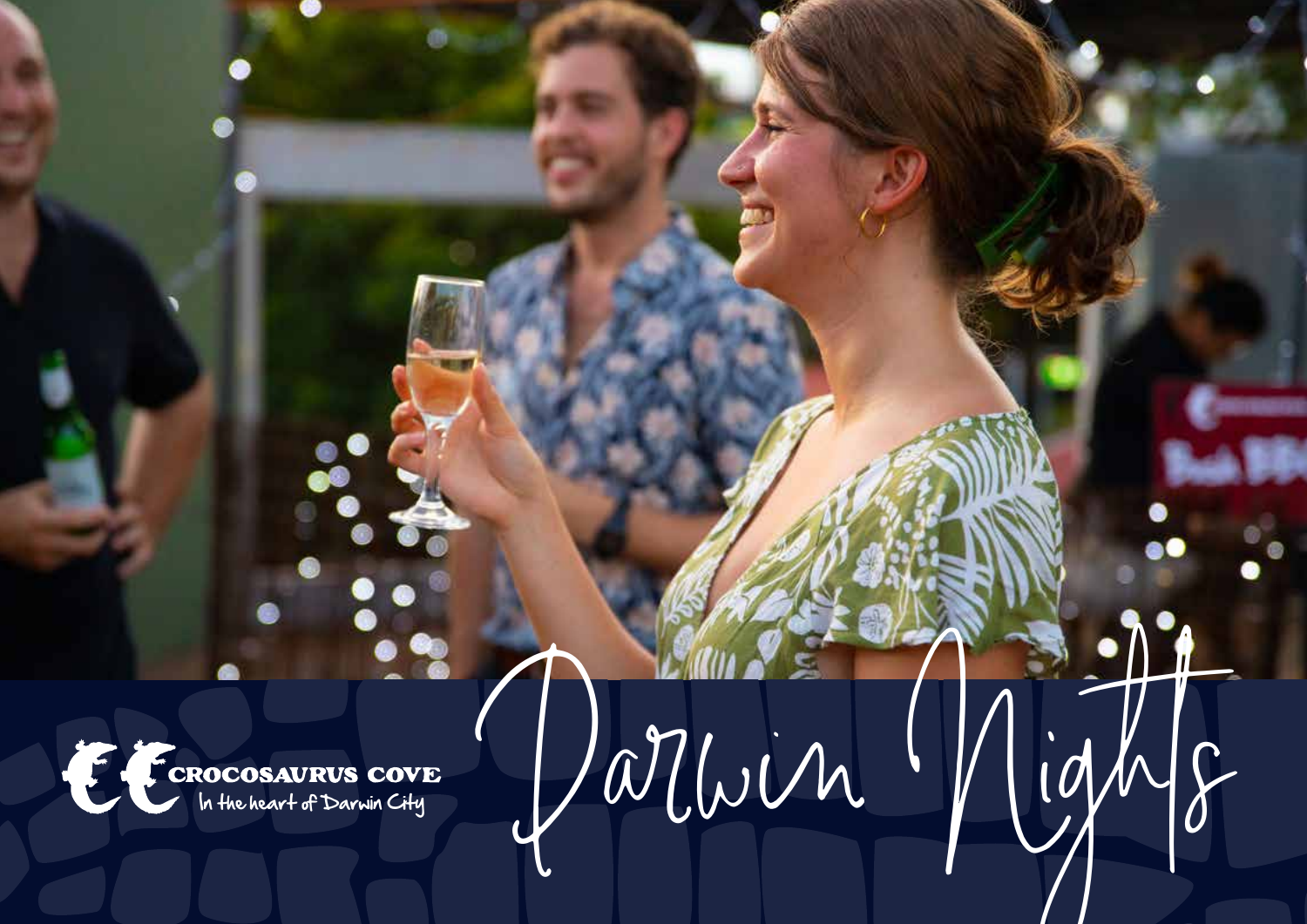

Crocosaurus Cove, Darwin's most unique and iconic event venue, is conveniently located in the heart of Darwin City.

Give your guests a true taste of Darwin by spending the evening surrounded by the iconic saltwater crocodiles and an array of native Top End reptiles.

Our events offer the opportunity for guests to learn from our knowledgeable animal handler guides while they partake in respectful interactions with our animals.

Guests can also watch a selected participant welcome everyone from inside the cage of Death, Australia's only crocodile dive!

Teaming up with Wixted Catering, a locally owned and operated catering company, Crocosaurus Cove offers inspirational new menus with fresh Australian produce.

The menus are designed especially for Crocosaurus Cove. They are substantial yet uncompromising in quality and sophistication, allowing us to provide both a unique venue as well as an exciting culinary experience.

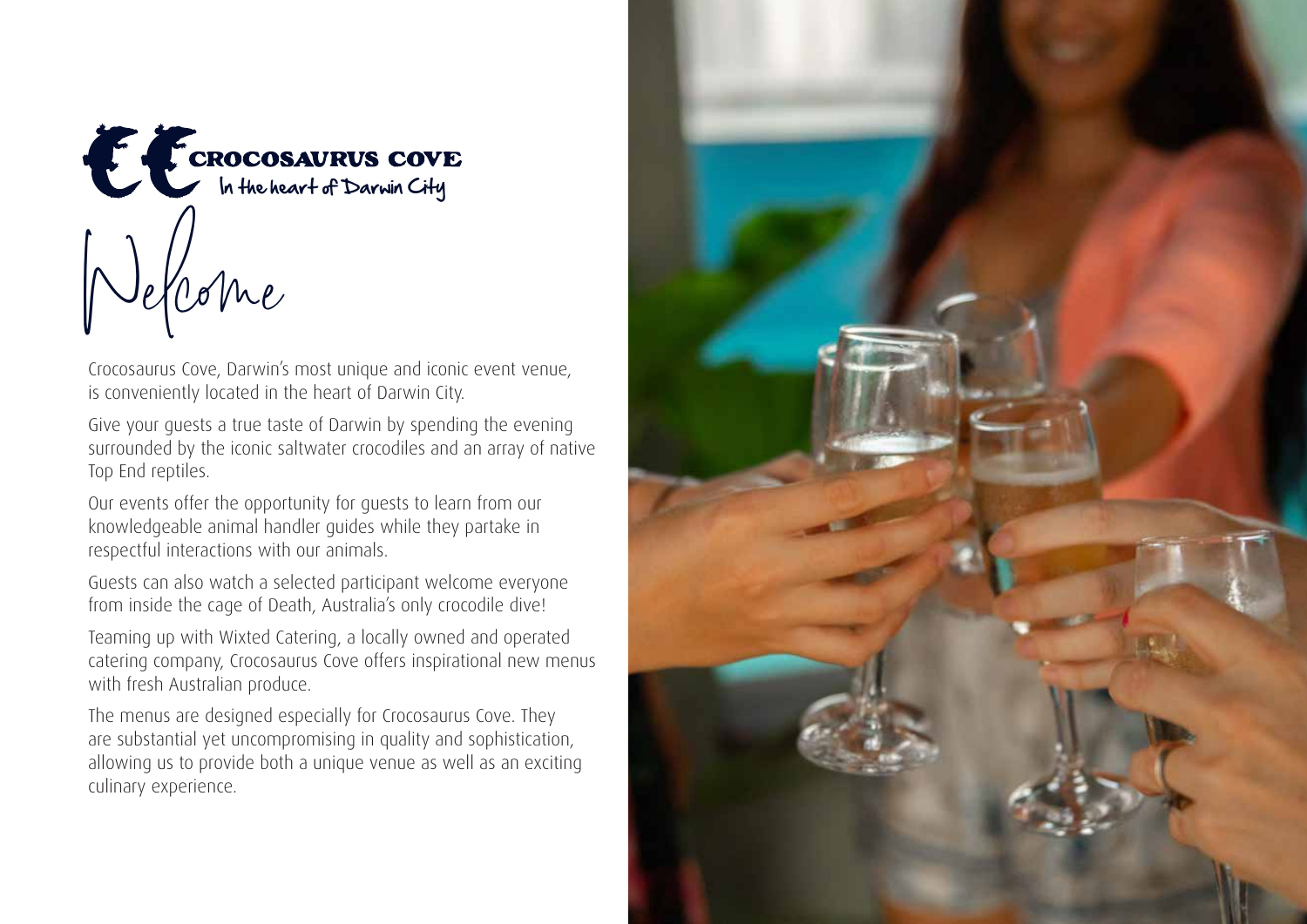

Our market stall events are held on any day of the week from 6 pm, utilising the incredible spaces in our park to entertain our guests while they enjoy our hospitality. We will assemble multiple food stalls and bars for your guests allowing for a truly unique Territory night at your own private Darwin market.

All pricing includes venue hire, wait staff, use of our existing equipment, table cloths, tropical flower arrangements and a variety of animal activities including a double Cage of Death and a Big Croc Feed Show. These packages include service throughout the park so wherever your guests are, we will be with a selection of food and beverage for them.

Guests are given the opportunity to engage with our animal handler guides and partake in the handling of reptiles and a baby saltwater crocodile. The Fishing for Crocs activity is also offered on the night, allowing guests to enter our feeding platform to feed the juvenile jumping crocodiles.

This particular package is designed for a minimum of 200 guests up to 1000 guests, perfect for larger events that require something special.

Our experienced events team will work with you every step of the way to ensure that your event is seamless, leaving long-lasting memories for you and your guests.

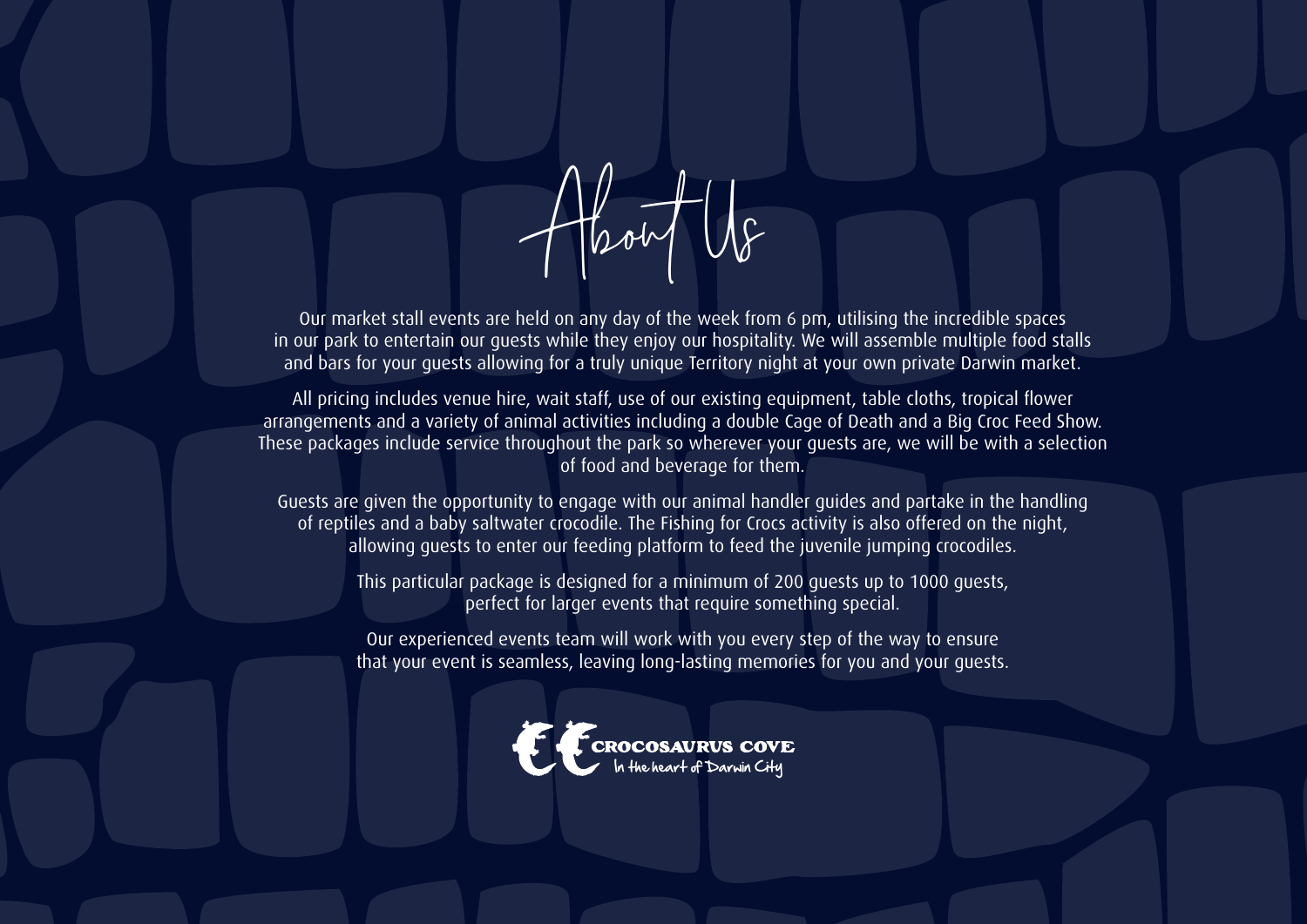Our Event Spaces

**This package utilises the whole park and your guests will have exclusive access to all our displays. The entire park is night lit and market stalls will be built to cater for your guests allowing for a truly unique Top End feel.** 

# **The spaces your guests will have access to include:**

#### **Theatre:**

With two large underwater viewing windows into the crocodile enclosures, this room provides a unique view. The room is fully air-conditioned and fitted with audio-visual equipment and opens up onto our large café, perfect for events that require speeches or a presentation.

### **Croc Cove Café:**

Situated next to our theatre, this space offers the best views of our famous movie star crocodile, Burt! The space is undercover and fan-cooled. This space is where our market stalls and main bar will be assembled and is fitted with speakers linked to the Theatre audio-visual equipment.

#### **Outdoor Viewing Deck:**

The Viewing Deck provides a bird's eye view of all our big croc enclosures and is also the home to our turtle billabong. This space is ideal for added extras like a tropical fruit and cheese stall, wine tasting or both during the dry season when the weather is pristine. The area is fitted with shade sails, will have some seating and has AV capability for speeches to ensure your guests won't miss a thing.

## **World of Crocs Museum:**

Surrounded by 14 models of different crocodilian species in a fully enclosed and airconditioned space, this room also has viewing into three of our night lit big croc enclosures and will allow guests to have quiet wander while learning about all about crocs.

#### **Reptile House:**

Our reptile house which boasts the largest display of Australian reptiles in the world will be exclusively open for your guests to wander and explore.

## **Outdoor Spaces:**

Your guests can view our large saltwater crocodiles as well as our 2000 litre freshwater aquarium from above or below the water. All our pens are night lit, allowing guests a unique perspective of our local animals on a beautiful Darwin evening.



This package requires a minimum of 200 guests. If the event is expected to host fewer than 200 guests, please consider one of our other cocktail or dinner packages which will be more suitable.

For date availability and enquiries, please contact our events team on events@croccove.com or phone 0436 917 131.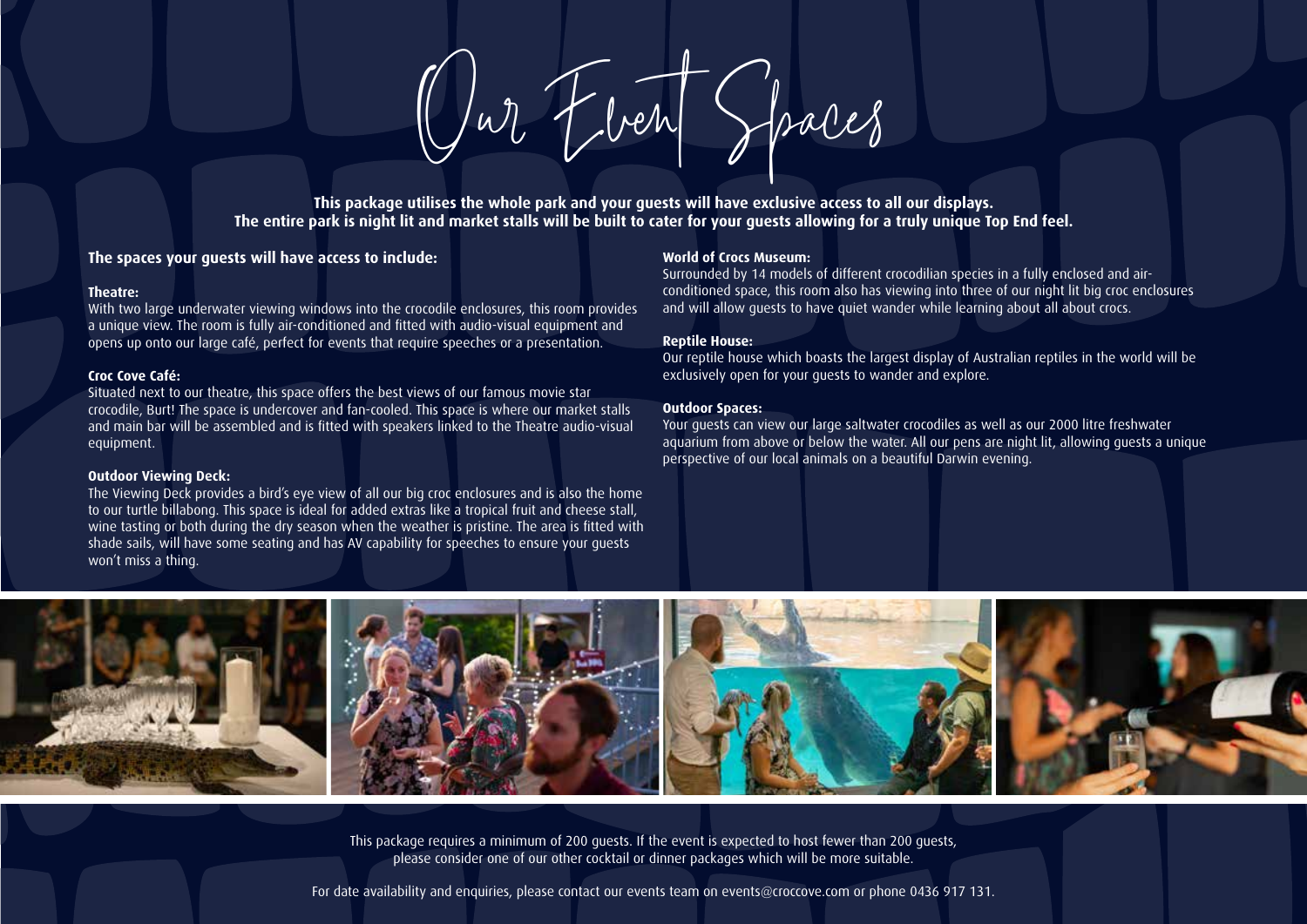

Deluxe Market Stall Package

**Capacity: min 200 guests max 1000 guests | Price: \$128.00pp Includes 2 hours continuous food and beverage service from market stalls, bars and roaming service**

## **MENU**

**Food Stalls:** Crocosaurus Cove Signature Dish Salt and pepper crocodile with finger lime aioli (GF)

#### **Arafura Seafood Selection**

Local, wild-caught Barramundi and chips served in cones with tartare and lemon NT bush spiced calamari with lemon and wattle seed aioli

## **NT Street Food**

Malay chicken skewers with bumbu kacang peanut sauce (GF) Nt Buffalo kofta with tzatziki Slow roasted pulled pork bao buns with sticky BBQ sauce

#### **Roaming Platters:**

Wild mushroom and truffle arancini (V) Sun blemished tomato, ricotta and black olive crostini (V) Hand crumbed camembert served with wild rosella jelly (V) Thai beef salad with coriander, bean sprouts and nam jim dressing Wild hibiscus, mango and ginger chicken salad boat (GF) Gourmet savoury shortcrust pies including: Pepper beef Moroccan lamb Caramelised onion and beef Thai chicken

# **CLASSIC BEVERAGE PACKAGE**

**Bottled Beers:** James Boags Premium Light, Great Northern Super Crisp, Carlton Dry, Pure Blonde **Sparkling:** Tatachilla Sparkling Brut NV **Wine:** 821 South Sauvignon Blanc, 2 Truths Shiraz **Non-Alcoholic:** Coke, Coke Zero, Lift, Sprite, Soda Water, Orange Juice

*All beverages are served from tailored bars throughout the main event space, and tray service is included in pricing.*

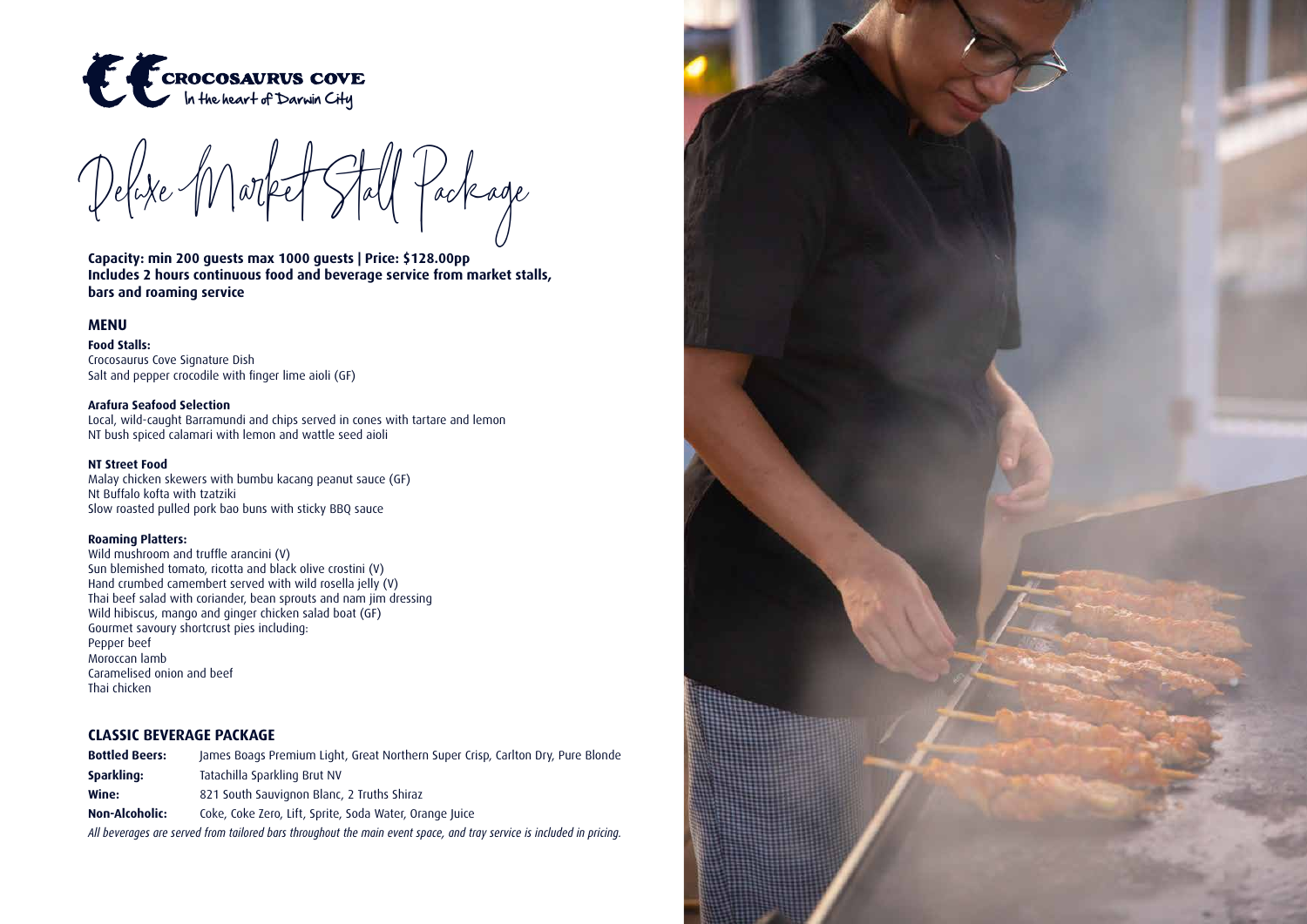

Premium Market Stalls Package

**Capacity: min 200guests max 1000 guests | Price: \$155pp Includes 2 hours continuous food and beverage service from market stalls, bars and roaming service**

## **MENU**

### **Food Stalls:**

Crocosaurus Cove Signature Selection Salt and pepper crocodile with finger lime aioli (GF) Lemongrass and chilli galangal croc sliders with lemon myrtle aioli

#### **Top End Oyster Bar Selection**

Freshly shucked Coffin Bay Oysters on rock salt served: Thai nam jim with Wakame seaweed (GF) Kilpatrick trio – bacon, chorizo and prosciutto Rosella and red wine vinaigrette (gf) Bloody Mary oyster shots Mojito oyster shots

#### **Darwin BBQ**

Spiced NT wild buffalo koftas with a bush tomato relish Malay chicken skewers with bumbu kacang peanut sauce (GF)

#### **Asian street food stall**

Korean gochujang chicken slider with Kewpie mayo Slow roasted pulled pork bao buns with sticky BBQ sauce Kangaroo and Kakadu plum spring rolls

#### **Roaming Platters:**

Wild mushroom and truffle arancini with tomatillo salsa Sun blemished tomato, ricotta and black olive Crostini Hand crumbed camembert served with rosella jelly Mini fish tacos with smoky chipotle and lime dressing Smoked Tasmanian salmon blini with caviar and micro dill Prawn cones with wasabi mayonnaise and toasted sesame seeds (GF) Local, wild-caught Barramundi and chips served in cones with tartare and lemon

# **CLASSIC BEVERAGE PACKAGE**

**Bottled beers:** James Boags Premium Light, Great Northern Super Crisp, Corona, Carlton Dry, Strongbow Cider **Sparkling wine:** Oyster Bay Sparkling **Wine: Wine:** Oyster Bay Sauvignon Blanc, Angus the Bull Cabernet Sauvignon

**Non-alcoholic: Coke, Coke Zero, Lift, Sprite, Soda Water, Orange Juice**

*All beverages are served from tailored bars throughout the main event space, and tray service is included in pricing.*

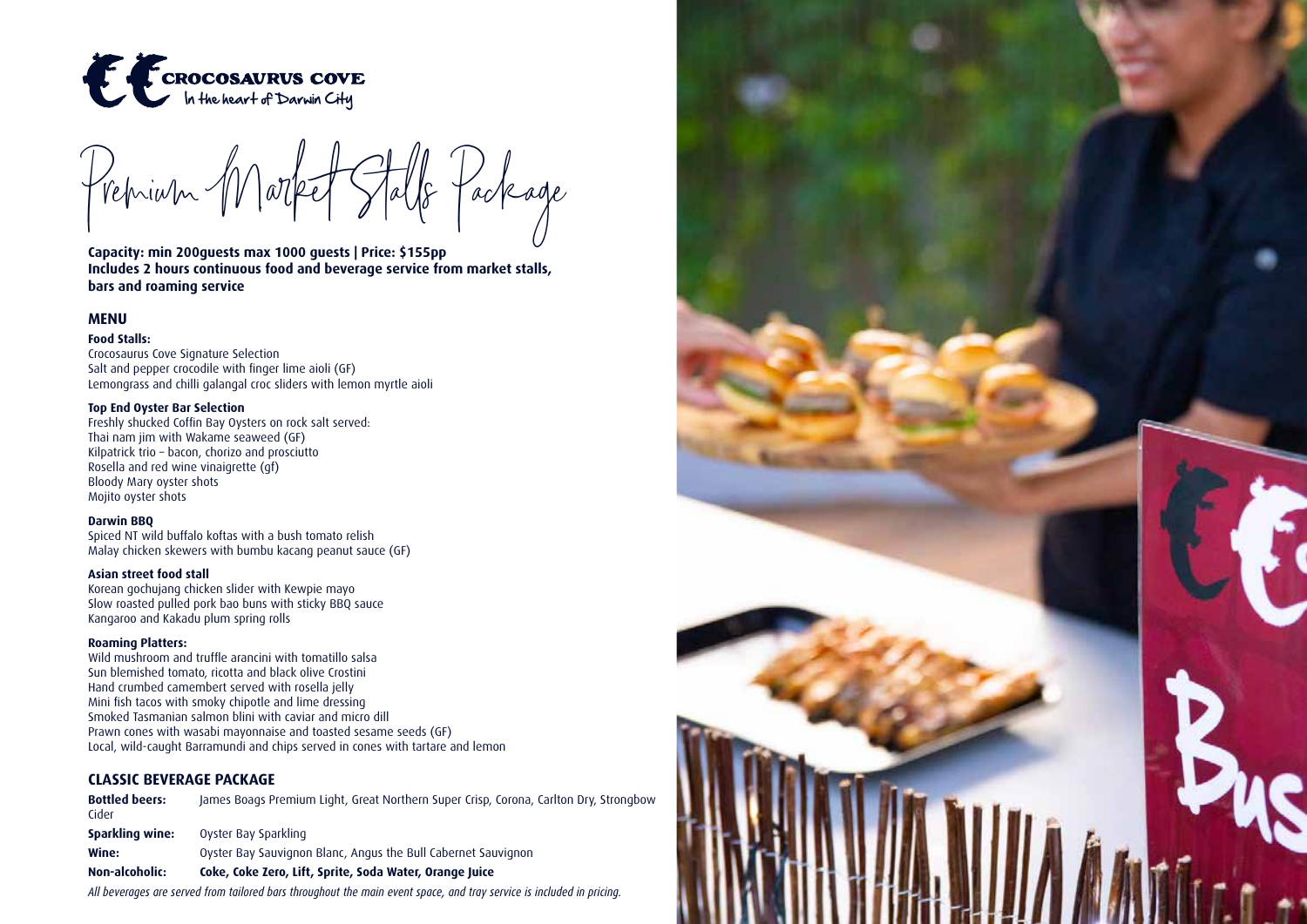

Want something even more spectacular?

# **Add something a little sweet…**

**Add one of our petit four sweets to your package. Price \$10pp per selection**

## **MENU**

Mini mascarpone and fruit tarts Handmade chocolate truffles Mini tarte au citron Trio of French choux profiteroles

# **Or how about something for the wine and cheese lovers?**

**Transform the viewing deck into a magical area with a tropical fruits and cheese stall as well as a wine tasting bar**

**Price for fruit and cheese stall from \$12pp**

**Price for wine tasting bar from \$10pp**

**Contact us to discuss options suitable to your requirements**

## **Have your heart set on a particular food stall? Feel free to contact us for a tailored quote.**

Enhance your Experience:

Welcome to Country - performed by a local indigenous group Pricing is subject to availability and can be provided upon enquiry. **Cultural Dance Welcome –** performed by local Indigenous group Pricing is subject to availability and can be provided upon enquiry.

**Customised event theming –** Our recommended supplier is All About Party Hire Darwin www.allaboutpartyhire.com.au

**Photo Booth –** Our recommended supplier is NT Photo Booths www.ntphotobooths.com.au **Live Bands and DJ services –** Our recommended supplier is Primetime NT www.primetimeent.com.au **Can't see it on the list?** Please contact our events team to discuss your ideas and explore the options.

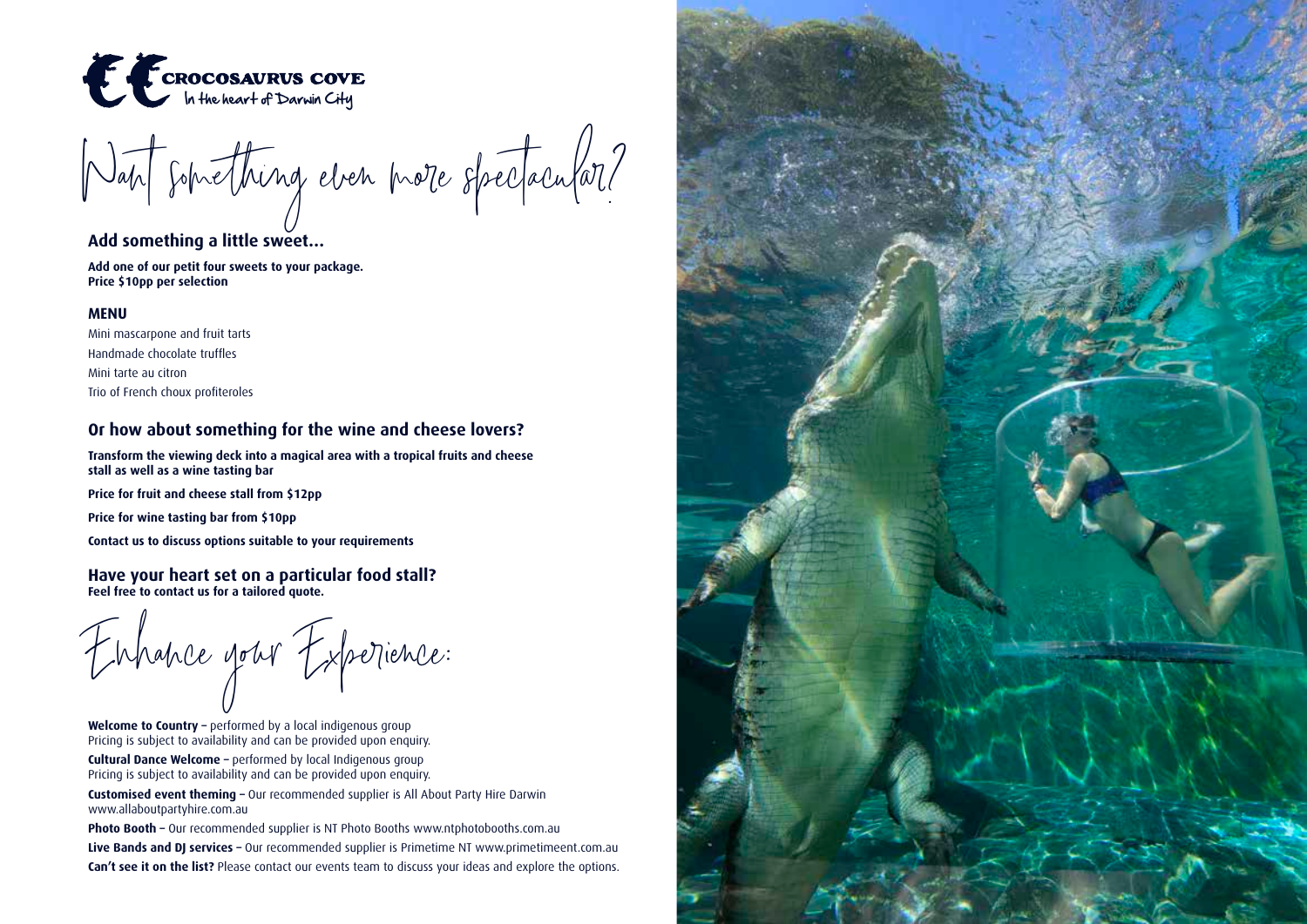



Chilled water stations are set up for all events, allowing easy access for all guests to enjoy.

The main bar will be set in the café area; however, depending on the size of your event, additional bars will be set up around the park to assist with ensuring guests are efficiently served.

Tray service will also be included for all beverage packages selected, ensuring that wherever the guests are in the park, they will have easy access to our ice-cold refreshments.

If you would like to change the beverage package or extend the time that goes with your package, please see the below options.

## **CLASSIC BEVERAGE PACKAGE**

**Prices for additional time: 1 hours \$10pp | 2 Hours \$20pp**

| <b>Bottled beers:</b> | James Boags Premium Light, Great Northern Super Crisp, Carlton Dry,<br>Pure Blonde |
|-----------------------|------------------------------------------------------------------------------------|
| Sparkling wine:       | Tatachilla Sparkling Brut NV                                                       |
| Wine:                 | 821 South Sauvignon Blanc, 2 Truths Shiraz                                         |
|                       | Non-alcoholic: Coke, Coke Zero, Lift, Sprite, Soda Water, Orange Juice             |

#### **PREMIUM BEVERAGE PACKAGE**

#### **Prices for additional time: 1 hours \$10pp | 2 Hours \$20pp**

| <b>Bottled beers:</b> | James Boags Premium Light, Great Northern Super Crisp, Corona, Carlton Dry,<br>Strongbow Cider |
|-----------------------|------------------------------------------------------------------------------------------------|
| Sparkling wine:       | Oyster Bay Sparkling                                                                           |
| Wine:                 | Oyster Bay Sauvignon Blanc, Angus the Bull Cabernet Sauvignon                                  |
| Non-alcoholic:        | Coke, Coke Zero, Lift, Sprite, Soda Water, Orange Juice                                        |